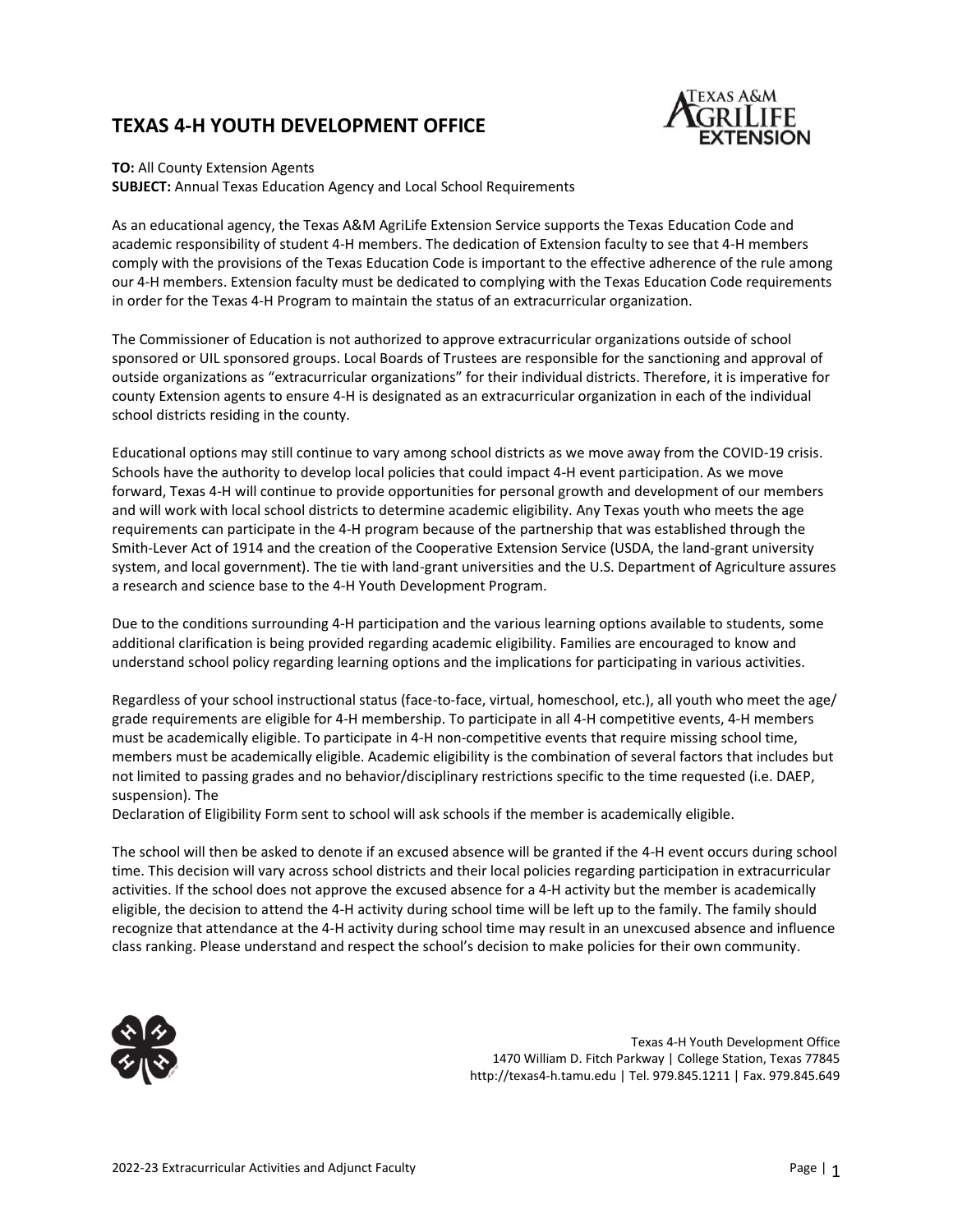This document includes three important components for having a strong working relationship with local schools. The three areas are:

- 1. Establishment of the county 4-H Program as an extracurricular activity with local schools,
- 2. Securing Adjunct Faculty Status of all Extension Agents with local schools, and
- 3. Academic Eligibility for all active 4-H members who are participating in a 4-H event or activity.

All three of these processes are vital to both the school district for funding purposes and to Extension for 4-H youth to participate in events and activities throughout the school year.

It is considered best practice to meet and have open discussion about the 4-H program and how participation enhances the educational opportunities for every member depending on an individual's interests. The decision to seek extracurricular status for 4-H with a particular school will be based on the relationship with the administration of the particular ISD or individual school. Because of the many variables, one blanket "how to" or "must do" does not work in these circumstances.

Below are some important reminders as you start working on this annual process: Adjunct Faculty

• School districts requiring that Texas A&M AgriLife Extension Service employees be screened or have proof of screening is occurring statewide. Mrs. Jennifer Hobbs, Chief Human Resources Officer, can work with you to get proof of agency employee screening. Some school districts are also requiring finger printing. Extension employees must abide by the specific school requirements to receive adjunct faculty status.

Eligibility of 4-H Members:

- Continuing on September 1, 2022, all 4-H youth, including youth in public, private, and/or home school, (whether physically in the classroom or receiving virtual instruction) must adhere to the following guidelines regarding extracurricular activities and academic eligibility:
	- o Complete a "Declaration of Eligibility Form", or
	- o Name of 4-H member must appear on a list of eligible students to participate in a specific activity.
- Consistent with the UIL rules, the Texas 4-H Youth Development Program has adopted a three (3) school week waiting period upon change in status of school enrollment (i.e. from public to home, public to private, public to public, private to public, private to home, private to private, home to public, or home to private) before the 4-H member is eligible to participate in extracurricular activities.
- All 4-H members must be officially enrolled (in an "active" status on 4HOnline) to be considered an official 4-H member. No excused absences can be requested for any youth who is not enrolled in the official 4-H enrollment system (4HOnline).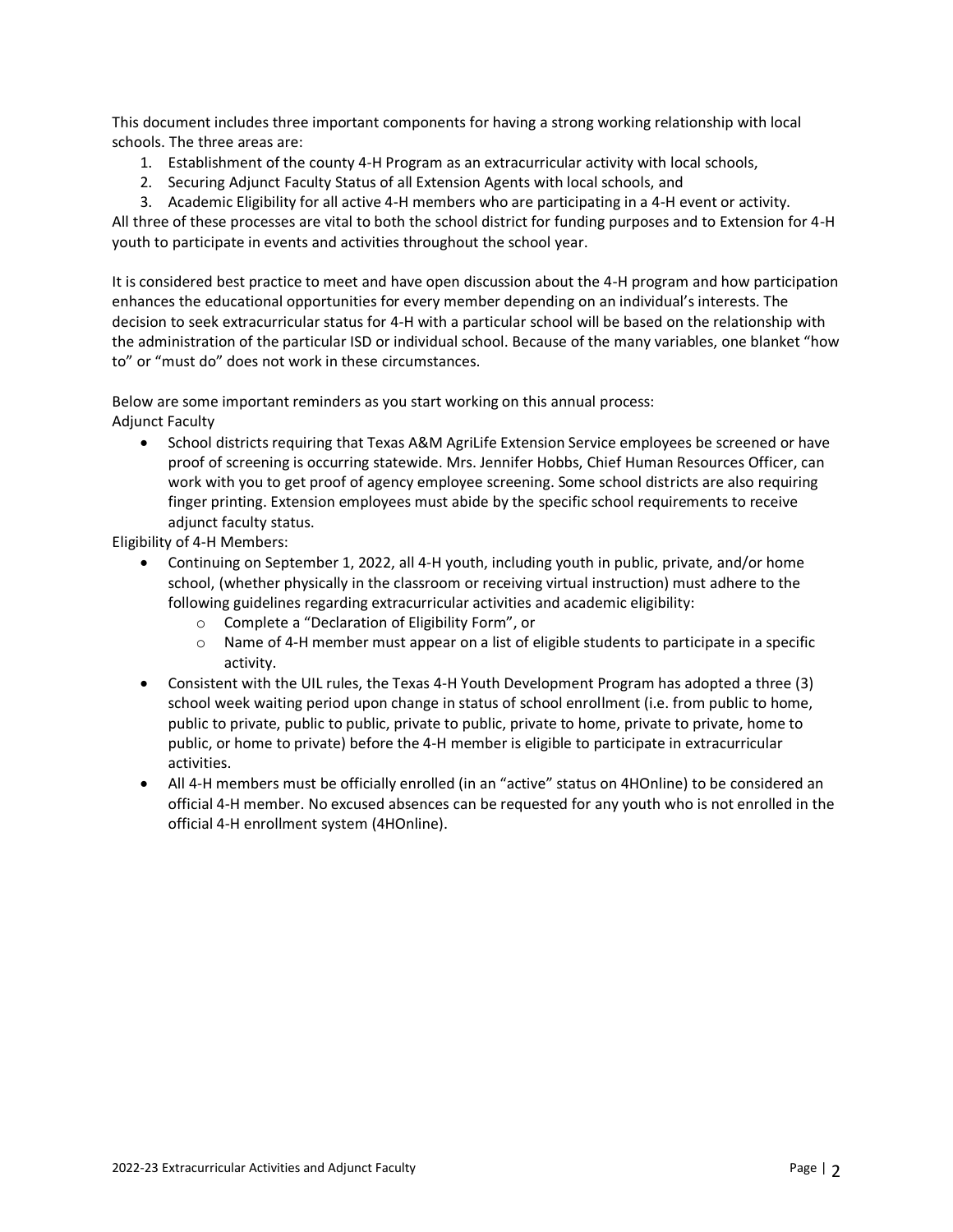|                     | Please take time to review each of the enclosed attachments or link to resources.                                                                                                   |                                                                                                                                                                                                                                                                                                                  |  |
|---------------------|-------------------------------------------------------------------------------------------------------------------------------------------------------------------------------------|------------------------------------------------------------------------------------------------------------------------------------------------------------------------------------------------------------------------------------------------------------------------------------------------------------------|--|
| <b>ATTACHMENT</b>   | <b>NAME</b>                                                                                                                                                                         | <b>DESCRIPTION</b>                                                                                                                                                                                                                                                                                               |  |
|                     | <b>ANNUAL TASK LIST</b>                                                                                                                                                             | Timeline for Extension Agents to review, plan, and<br>implement request to schools for Extracurricular and<br>Adjunct Faculty status, and Academic Eligibility.                                                                                                                                                  |  |
| A                   | <b>EXTRACURRICULAR STATUS</b><br>REQUEST:<br><b>Cover Letter Requesting</b><br>Extracurricular Status for 4-H                                                                       | Sample cover letter that county offices can replicate<br>to send with the Extracurricular Status Resolution.<br>This letter requests and explains the importance of 4-<br>H being recognized as an extracurricular activity.                                                                                     |  |
| В                   | <b>EXTRACURRICULAR STATUS</b><br><b>REQUEST:</b><br>Resolution Requesting Extracurricular<br>Status for 4-H                                                                         | This resolution will accompany the cover letter and is<br>the document that will be presented by the school<br>superintendent to the school board for official<br>action. Once voted on, and approved, please request<br>a signed copy for the county office files.                                              |  |
| C                   | ADJUNCT FACULTY REQUEST:<br>Cover Letter Requesting Adjunct<br><b>Faculty Status</b>                                                                                                | Sample cover letter that county offices can replicate<br>to send with the Adjunct Faculty Agreement. This<br>letter requests approval of adjunct faculty status for<br>all degreed Extension<br>agents/employees who will be serving in an official<br>chaperoning capacity of 4-H youth throughout the<br>year. |  |
| D                   | ADJUNCT FACULTY REQUEST:<br><b>Adjunct Faculty Agreement</b>                                                                                                                        | Agreement that will be reviewed and approved by<br>local school board granting adjunct faculty status to<br>county staff. Once document has been approved,<br>county office needs to send a copy to their District<br><b>Extension Administrator or</b><br>County Extension Director.                            |  |
| E                   | <b>ACADEMIC ELIGIBILITY:</b><br><b>Procedures for Securing Eligibility</b><br><b>Information and Excused Absences</b><br>For 4-H Members to Participate in 4-H<br>Event or Activity | Outlines procedures for the county Extension office<br>to use in establishing protocol for checking academic<br>eligibility and for 4-H members to receive an excused<br>absence when<br>participating in 4-H events.                                                                                            |  |
| F                   | <b>ACADEMIC ELIGIBILITY:</b><br>Academic Eligibility Form                                                                                                                           | This is the form that will be used on an individual<br>basis to receive a declaration of academic eligibility<br>for a 4-H member. This form must be completed by<br>the 4-H Parent/<br>Guardian and County Extension Agent prior to being<br>given to school for certification.                                 |  |
| <b>Website Link</b> | TEA-UIL Side-by-Side Document                                                                                                                                                       | This document provides explanations and<br>interpretations of Commissioner of Education rules,<br>UIL Constitution and Contest Rules, and statutes.<br>Additional updates to this document will be made as<br>information becomes available.<br>http://www.uiltexas.org/policy/tea-uil-side-by-side.             |  |

You will want to immediately update your files and replace them with these documents. It is critically important for all Extension faculty to become familiar with the contents of these materials in order to assure the Texas 4-H Youth Development Program complies with the Texas Education Code.

Please feel free to contact either one of us in the event that you have questions or concerns regarding this matter. Sincerely,

Montza William

Montza Williams, Ed.D. Solid and Montza Williams, Ed.D. September 2014 1991 10:30 Jeff Ripley, Ph.D. 34-H Program Director

Associate Director - County Operations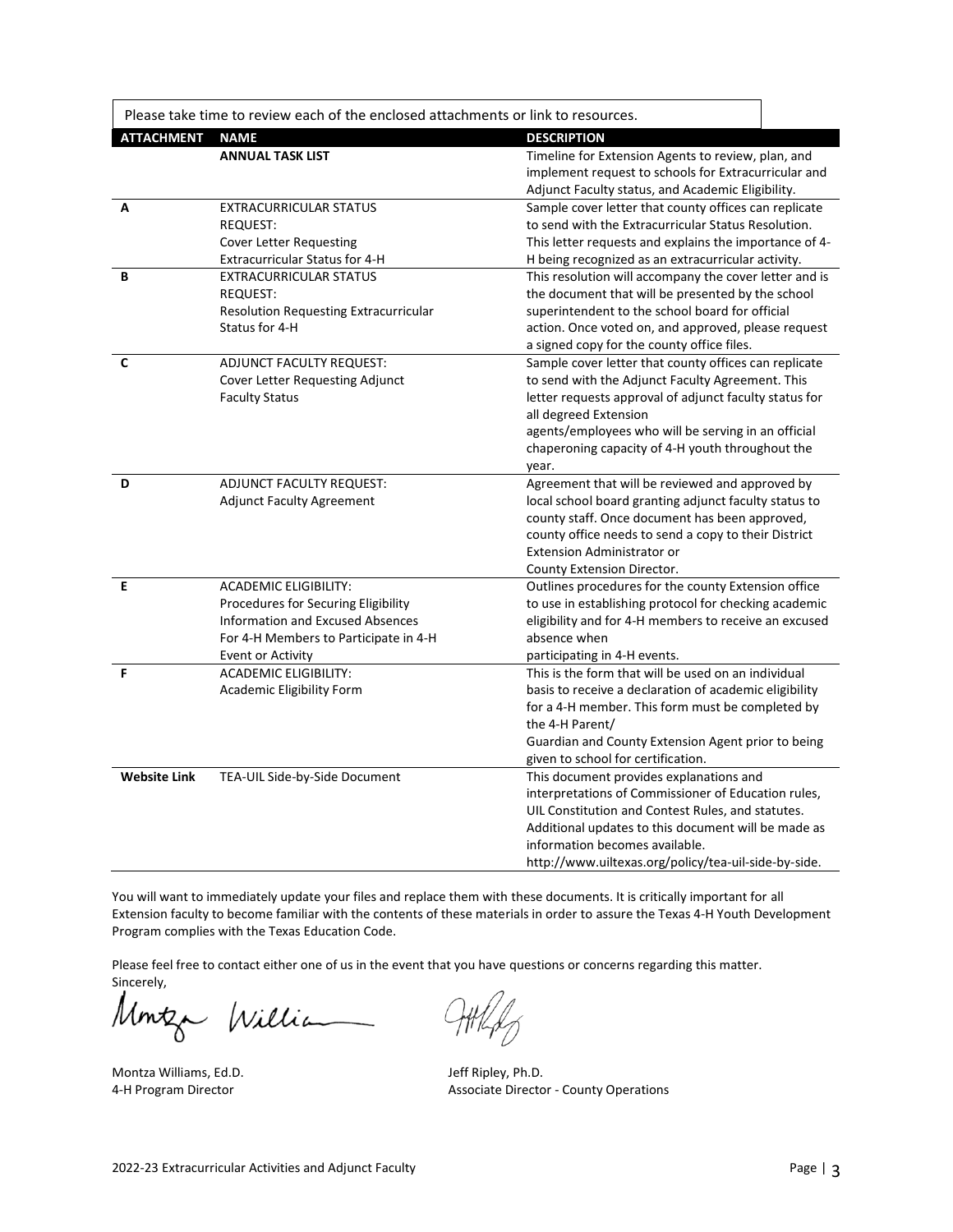### **ANNUAL LIST OF TASK TO COMPLETED TO ENSURE PARTNERSHIP WITH SCHOOLS**

(These procedures cover all 4-H members in public, private, and home schools.)

| Annual list of task to be completed by County Extension Staff |  |
|---------------------------------------------------------------|--|

| <b>MONTH/DATE</b>                                                            |                                                                                                                                                                                                                                                                                                                                                                                                                                                                                         | <b>ATTACHMENT</b>            |
|------------------------------------------------------------------------------|-----------------------------------------------------------------------------------------------------------------------------------------------------------------------------------------------------------------------------------------------------------------------------------------------------------------------------------------------------------------------------------------------------------------------------------------------------------------------------------------|------------------------------|
| <b>COUNTY LEVEL</b>                                                          |                                                                                                                                                                                                                                                                                                                                                                                                                                                                                         |                              |
| <b>JULY/AUGUST</b>                                                           | As a total county Extension faculty, meet and discuss the Texas Education Code<br>requirements and specify procedures the county is going to use during the upcoming<br>year. Also, plan for interpretation of the educational value of 4-H participation to<br>teachers, school administration, and school boards.                                                                                                                                                                     |                              |
|                                                                              | During this discussion, the following components should be reviewed and<br>completed as needed:                                                                                                                                                                                                                                                                                                                                                                                         |                              |
|                                                                              | 4-H is a program available to all Texas' youth who meet the age requirements<br>regardless of education option preferred<br>٠<br>Request for Extracurricular Status for 4-H<br>$\bullet$<br><b>Request for Adjunct Faculty Status</b><br>٠<br>4-H will utilize the local grading/discipline systems to determine academic<br>٠                                                                                                                                                          |                              |
|                                                                              | eligibility regardless of the chosen educational platform<br>$\bullet$<br>As always, Saturday competitive events will only require proof of academic<br>٠<br>eligibility.<br>٠<br>Determine best practices for checking academic eligibility of 4-H members for<br>٠                                                                                                                                                                                                                    |                              |
| <b>JULY/AUGUST</b>                                                           | event and activity participation.<br>$\bullet$<br>A meeting should be scheduled with each school superintendent and/or principal that<br>has 4-H members who will be involved in 4-H activities during the year to discuss the<br>procedures Extension plans to use. At this meeting, the following should occur:                                                                                                                                                                       |                              |
|                                                                              | Seek extracurricular status for 4-H.<br>1.<br>Note: The approval of organizations (approval of extracurricular organizations)<br>outside of school sponsored or UIL sponsored groups continues to be<br>the responsibility of the local board of trustees. A resolution regarding<br>Extracurricular Status of 4-H and an example letter for agents to use in<br>contacting school superintendents requesting that 4-H be recognized as an<br>extracurricular organization is provided. | Attachment A<br>Attachment B |
|                                                                              | Request Adjunct Faculty Appointment for CEA(s)<br>2.<br>Counties are encouraged to develop a plan for cross-county CEA joint<br>$\bullet$<br>appointments to consolidate travel and supervisory responsibilities at<br>major livestock shows.<br>Remember, when you have youth chosen for National 4-H Congress,<br>$\bullet$<br>National 4-H Conference, or Texas 4-H Leadership Conference, include one<br>of the chaperones on your adjunct list.                                    | Attachment C<br>Attachment D |
| AUGUST/<br><b>SEPTEMBER</b><br>(MAY SEND<br>REMINDERS<br><b>DURING STOCK</b> | Extension faculty, volunteers, 4-H members, and their parents should be informed<br>in writing of the procedures that will be followed during the upcoming school year<br>to ensure 4-H members abide by the provisions of the Texas Education Code, thus<br>ensuring 4-H retain its extracurricular status.                                                                                                                                                                            |                              |
| <b>SHOW AND</b><br><b>CONTEST</b><br>TIME)                                   | Families should visit with school officials to learn how the local school district will<br>determine absences and how the various learning options could impact<br>participation.                                                                                                                                                                                                                                                                                                       |                              |
|                                                                              |                                                                                                                                                                                                                                                                                                                                                                                                                                                                                         |                              |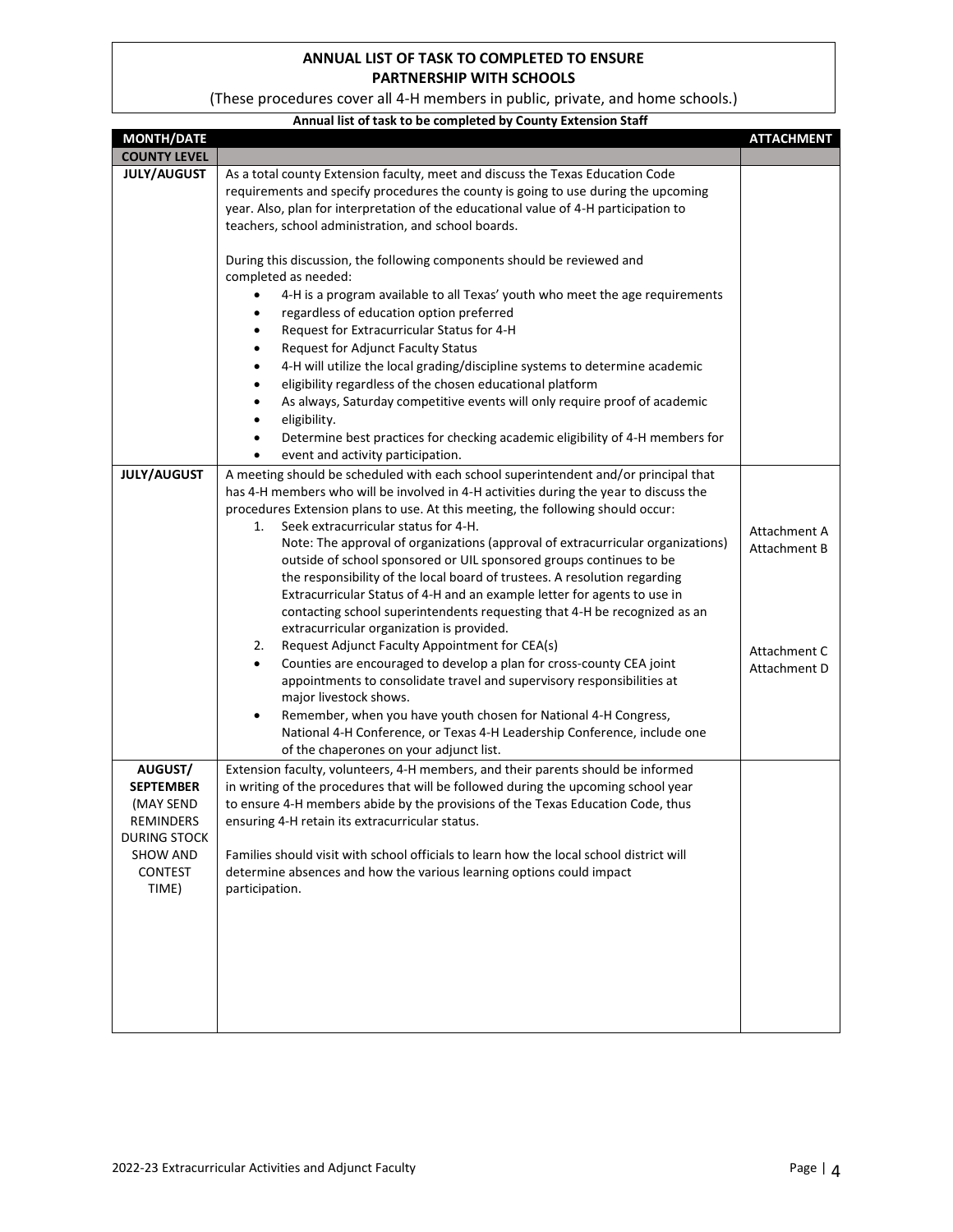| <b>THROUGHOUT</b>     | The Declaration of Eligibility Form for the Texas A&M AgriLife Extension Service/4-H | <b>Attachment E</b> |
|-----------------------|--------------------------------------------------------------------------------------|---------------------|
| <b>SCHOOL YEAR AS</b> | provides an alternate approach to the current system in ensuring 4-H's compliance    | Attachment F        |
| <b>NEEDED</b>         | with the Texas Education Code requirements. This procedure does not replace the      |                     |
|                       | current system of Extension agents submitting a written request in advance of each   |                     |
|                       | 4-H event to the appropriate school administrator to determine academic eligibility  |                     |
|                       | of 4-H youth. It adds another method of determining eligibility of 4-H members.      |                     |
|                       | The decision as to which system to implement should be made by the total county      |                     |
|                       | Extension faculty with each faculty member fully aware of the implications.          |                     |
|                       |                                                                                      |                     |
| <b>THROUGHOUT</b>     | Thirty days prior to a 4-H competitive activity or a 4-H activity that requires a    |                     |
| <b>SCHOOL YEAR AS</b> | member to be absent from school, put the procedures into action.                     |                     |
| <b>NEEDED</b>         |                                                                                      |                     |
|                       | To address any problems or violations during the school year:                        |                     |
|                       | Report them immediately to your District Extension Administrator.                    |                     |
|                       | Report them to the local school administrator for them to enforce                    |                     |
|                       | procedures covering violations of the Texas Education Code of members                |                     |
|                       | of approved non-UIL organizations. Many districts have incorporated                  |                     |
|                       | these procedures into their discipline management systems.                           |                     |
|                       |                                                                                      |                     |
| <b>DISTRICT</b>       |                                                                                      |                     |
| <b>THROUGHOUT</b>     | District Extension Administrators will immediately report any problems or violations |                     |
| <b>SCHOOL YEAR AS</b> | to the Texas A&M AgriLife Extension Service administrators responsible for the       |                     |
| <b>NEEDED</b>         | Texas Education Code, Associate Director - County Operations and State 4-H           |                     |
|                       | Program Director.                                                                    |                     |
| <b>STATE</b>          |                                                                                      |                     |
| <b>THROUGHOUT</b>     | The Associate Director - County Operations and the State 4-H Program Director will   |                     |
| <b>SCHOOL YEAR AS</b> | facilitate resolution of the problem and communicate action to the Texas Education   |                     |
| <b>NEEDED</b>         | Agency Complaint Department.                                                         |                     |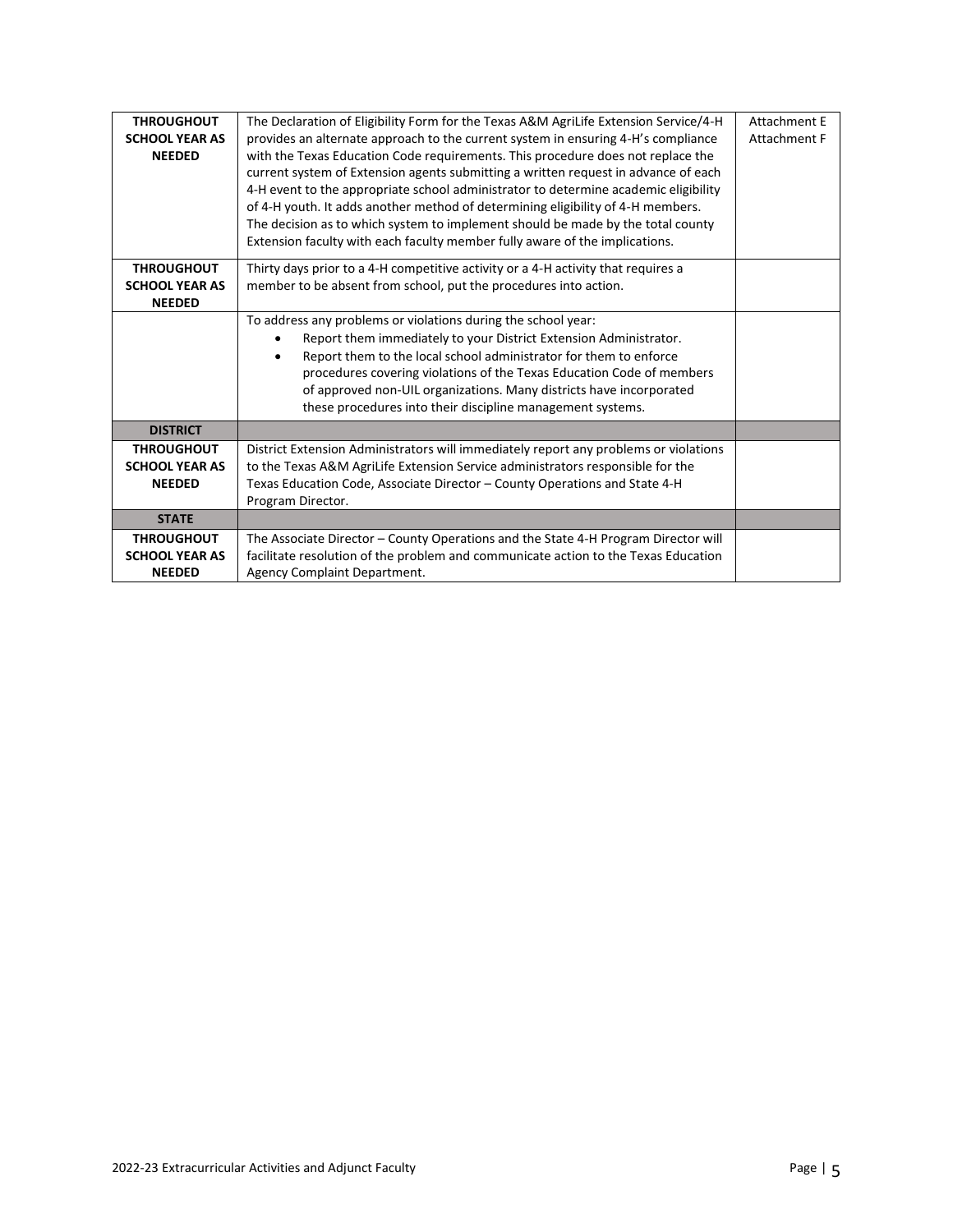# **EXTRACURRICULAR STATUS REQUEST**

SAMPLE LETTER: Request for Extracurricular Status for 4-H

## ANYWHERE COUNTY EXTENSION SERVICE



Date

*Superintendent's Name Name of School District School District Address School District City, State, Zip*

Dear *(Name of Superintendent)*:

On behalf of the 4-Hmembers of County,I/we hereby respectfully request that the 4-H organization, by the attached resolution, be sanctioned as an extracurricular activity. We request the enclosed RESOLUTION be presented for consideration at the next scheduled meeting of the Board of Trustees of the *(name of school district)*. I/we further request that questions regarding this RESOLUTION be directed to me/us in a timely manner so that I/we may prepare and present an appropriate response so as not to delay action on thisrequest.

Finally, I/we request that a signed copy of this RESOLUTION, along with a copy of the minutes of the Board meeting, be forwarded to me/us for my/our files.

Thank you and members of the Board of Trustees for your consideration of this request.

Sincerely,

*County Extension Agent's Name Title*

Attachment: Resolution for Extracurricular Status of 4-H Organization

Any County Extension Office 123Main Street | Anytown, Texas 12345 [http://texas4-h.tamu.edu |](http://texas4-h.tamu.edu/) Tel. 123.456.7890 | Fax.987.654.3210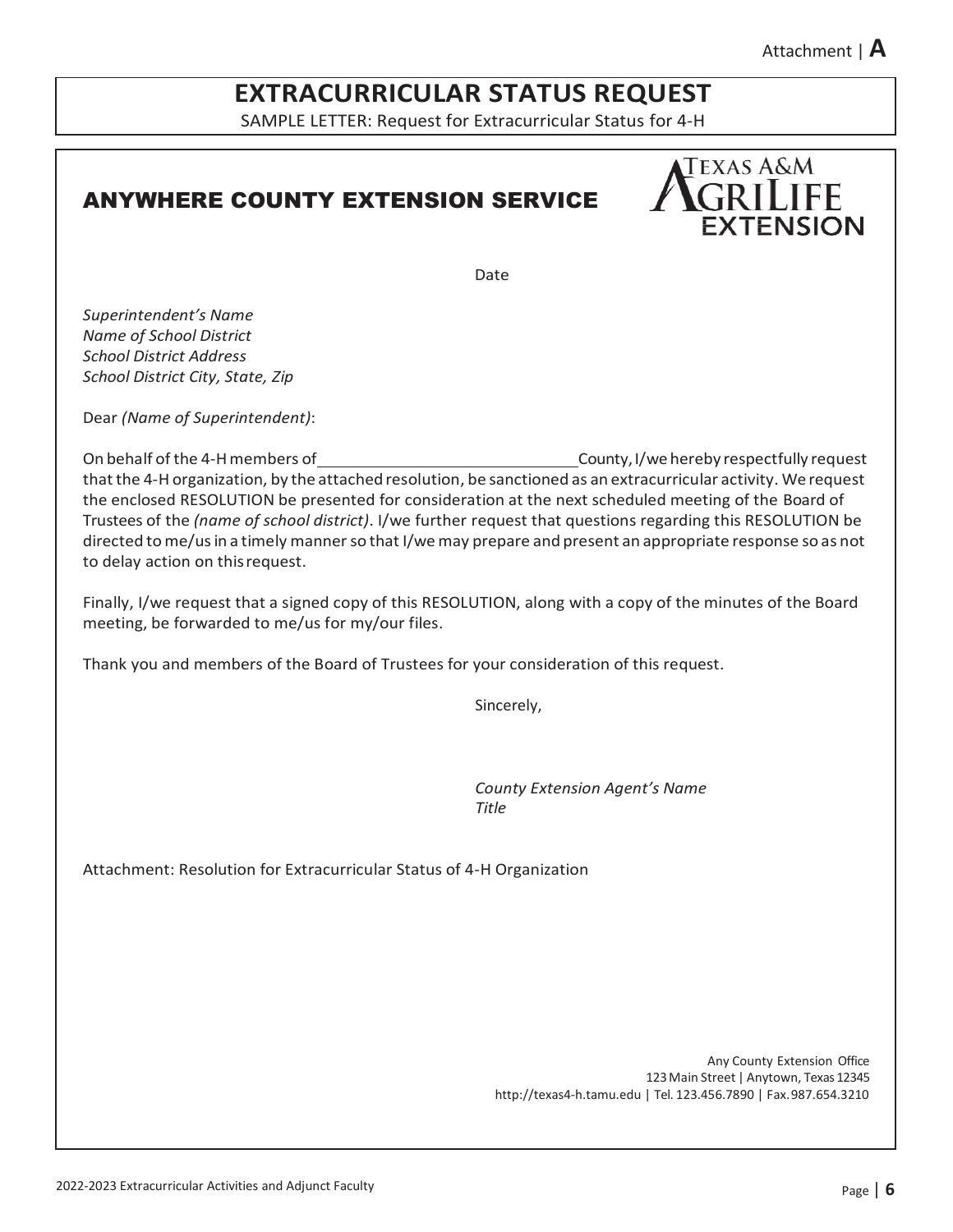# **EXTRACURRICULAR STATUS REQUEST**

SAMPLE RESOLUTION: Resolution requesting Extracurricular Status for 4-H

|                                                                                                                                                                                                                   | <b>EXTRACURRICULAR STATUS OF 4-H ORGANIZATION</b>                                                                                                                                                                                               |  |
|-------------------------------------------------------------------------------------------------------------------------------------------------------------------------------------------------------------------|-------------------------------------------------------------------------------------------------------------------------------------------------------------------------------------------------------------------------------------------------|--|
|                                                                                                                                                                                                                   | Be it hereby resolved that upon this date, the duly elected Board of Trustees of the                                                                                                                                                            |  |
|                                                                                                                                                                                                                   | (Complete name of school district)                                                                                                                                                                                                              |  |
|                                                                                                                                                                                                                   | meeting in public with a quorum present and certified,<br>did adopt this resolution that recognizes the                                                                                                                                         |  |
|                                                                                                                                                                                                                   | (Name of County)                                                                                                                                                                                                                                |  |
| County Texas 4-H Organization as approved for recognition and eligible<br>for extracurricular status consideration under 19 Texas Administrative Code,<br>Chapter 76.1, pertaining to extracurricular activities. |                                                                                                                                                                                                                                                 |  |
|                                                                                                                                                                                                                   | Participation by 4-H members under provisions of this resolution are subject<br>to all rules and regulations set forth under the 19 Texas Administrative Code<br>as interpreted by this Board and designated officials of this school district. |  |
|                                                                                                                                                                                                                   | Texas A&M AgriLife Extension<br>will request academic eligibility for all 4-H competitive activities,<br>regardless if a school absence is or is not required, and<br>for non-competitive purposes when an absence is required.                 |  |
|                                                                                                                                                                                                                   |                                                                                                                                                                                                                                                 |  |
| <b>Board of Trustee</b>                                                                                                                                                                                           | Superintendent                                                                                                                                                                                                                                  |  |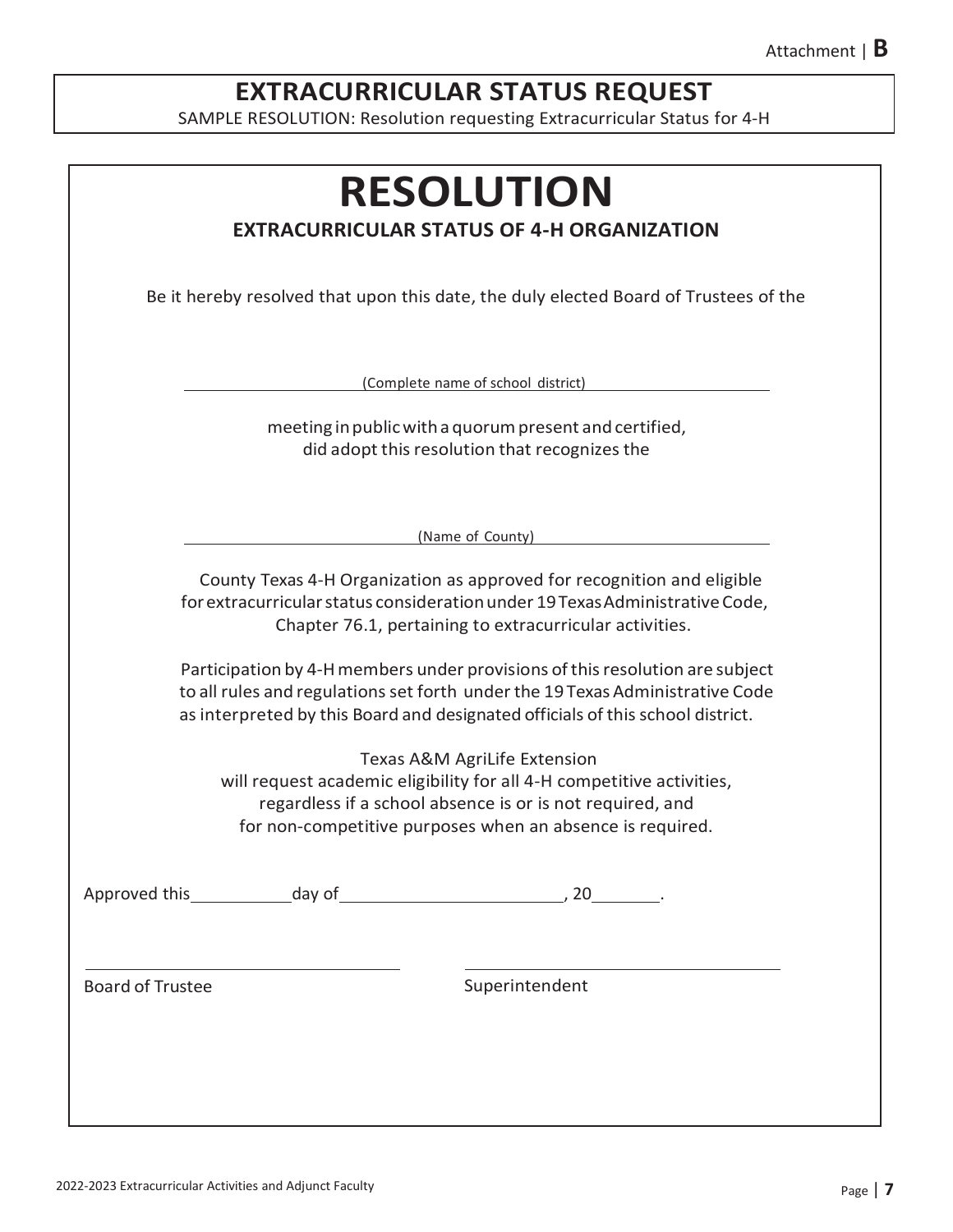Attachment | **C**

**TEXAS A&M** 

**GRILIFF** 

**EXTENSION** 

# **ADJUNCT FACULTY REQUEST**

SAMPLE LETTER: Cover Letter requesting Adjunct Faculty Status

Date

## ANYWHERE COUNTY EXTENSION SERVICE

*Superintendent's Name Name of School District School District Address School District City, State, Zip*

Dear *(Name of Superintendent):*

On behalf of the County Extension Staff, I/we hereby respectfully request approval of the attached Adjunct Faculty Agreement with the Independent School District.

The State Board of Education passed an amendment to 19 TAC§129.21 (j). Requirements for Student Attendance Accounting for State Funding Purposes allows public school students to be considered "in attendance" when participating in off-campus activities with an adjunct staff member of the school district. Section 3 of the Student Attendance Handbook states:

*(1) The student is participating in an activity that is approved by the local board of school trustees and is under the*  direction of a member of the professional or paraprofessional staff of the school district, or an adjunct staff member *who:*

*(A) has a minimum of a bachelor's degree; and*

*(B) is eligible for participation in the Teacher Retirement System of Texas.*

County requests the agents listed on the enclosed Adjunct Faculty Agreement be awarded adjunct staff member status for the period of time indicated on the agreement.

I hope Independent School District will accept this request. Please let me know if you would like to schedule an appointment to discuss the amendment and request or if you need further information.

Thank you and members of the Board of Trustees for your consideration of this request.

Sincerely,

*County Extension Agents Name Title*

Attachment: Resolution for Extracurricular Status of 4-H Organization

Any County Extension Office 123Main Street | Anytown, Texas 12345 [http://texas4-h.tamu.edu |](http://texas4-h.tamu.edu/) Tel. 123.456.7890 | Fax.987.654.3210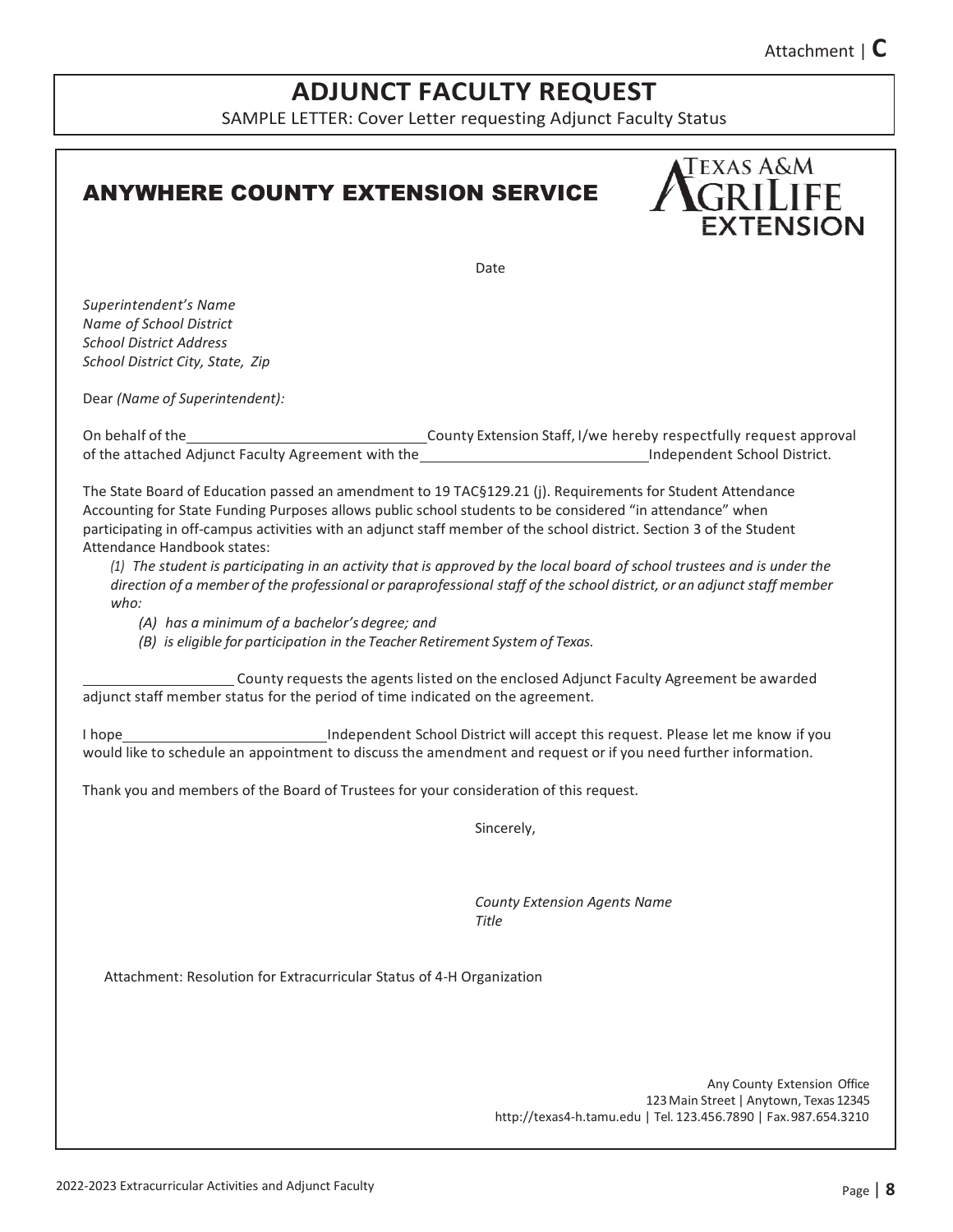## **ADJUNCT FACULTY REQUEST**

SAMPLE TEMPLATE: Adjunct Faculty Agreement

### **THE STATE OF TEXAS COUNTY OF**

On this date, at a regularly scheduled and posted meeting, came the Board of Trustees of the Independent School District, hereinafter referred to as "District." A quorum having been established, the Board proceeded to consider the appointment of the herein named individual(s) as an adjunct member of the Independent School District.

Upon consideration and vote of in favor, in the same is hereby named as adjunct faculty member(s) of the Independent School District subject to the following considerations and provisions of such appointment to wit:

- 1. This appointment shall commence on the day of 1. 20 and remain in effect until the day of  $\frac{20}{100}$ ,  $\frac{20}{100}$ .
- 2. This appointment will include the Texas A&M AgriLife Extension Service employees listed below:

| <b>NAME</b> | <b>TITLE</b> | <b>DEGREE</b> | <b>INSTITUTION</b> | <b>DATE</b> |
|-------------|--------------|---------------|--------------------|-------------|
|             |              |               |                    |             |
|             |              |               |                    |             |
|             |              |               |                    |             |
|             |              |               |                    |             |

- 3. Adjunct faculty member(s) will receive no compensation, salary, or remuneration from Independent School District.
- 4. Adjunct faculty member(s) is and shall remain an employee, in good standing, of the Texas A&M AgriLife Extension Service.
- 5. Adjunct faculty member(s) is and shall remain under the direct supervision of either the District Extension Administrator of District or County Extension Director.
- 6. Adjunct faculty member(s) shall receive all group insurance benefits, workman's compensation insurance benefits, unemployment insurance, and any and all other plans for the benefit of Texas A&M AgriLife Extension Service employees. District shall have no responsibility for any of such benefits or plans.

Adjunct faculty member(s) shall direct the activities and participation of students of the school district in sponsored and approved activities as designated from time to time by adjunct faculty members for which notice shall be given to School District administrative personnel. Adjunct faculty members' activities and participation with students of the School District are directed, supervised, and controlled by and through supervisory personnel of Texas A&M AgriLife Extension Service pursuant to the supervisory authority of the District Extension Administrator or County Extension Director. Adjunct faculty member(s) is not the employee of the School District, and School District does not nor shall not supervise, direct or control the activities and/or participation of such

County Extension Agent(s) who have/has been herein designated as an adjunct facultymember.

This appointment is made by the Independent School District by and through the Board of Trustees of said district for the benefit of allowing voluntary student participation in programs conducted by the Texas A&M AgriLife Extension Service in recognition of the educational benefits arising from such participation and activities and/or directed by the Texas A&M AgriLife Extension Service. This appointment is made in accordance with the provisions of Section 129.21 (j)(1) of the Texas Administrative Code authorizing the school to deem such participating students in attendance for foundation school program purposes.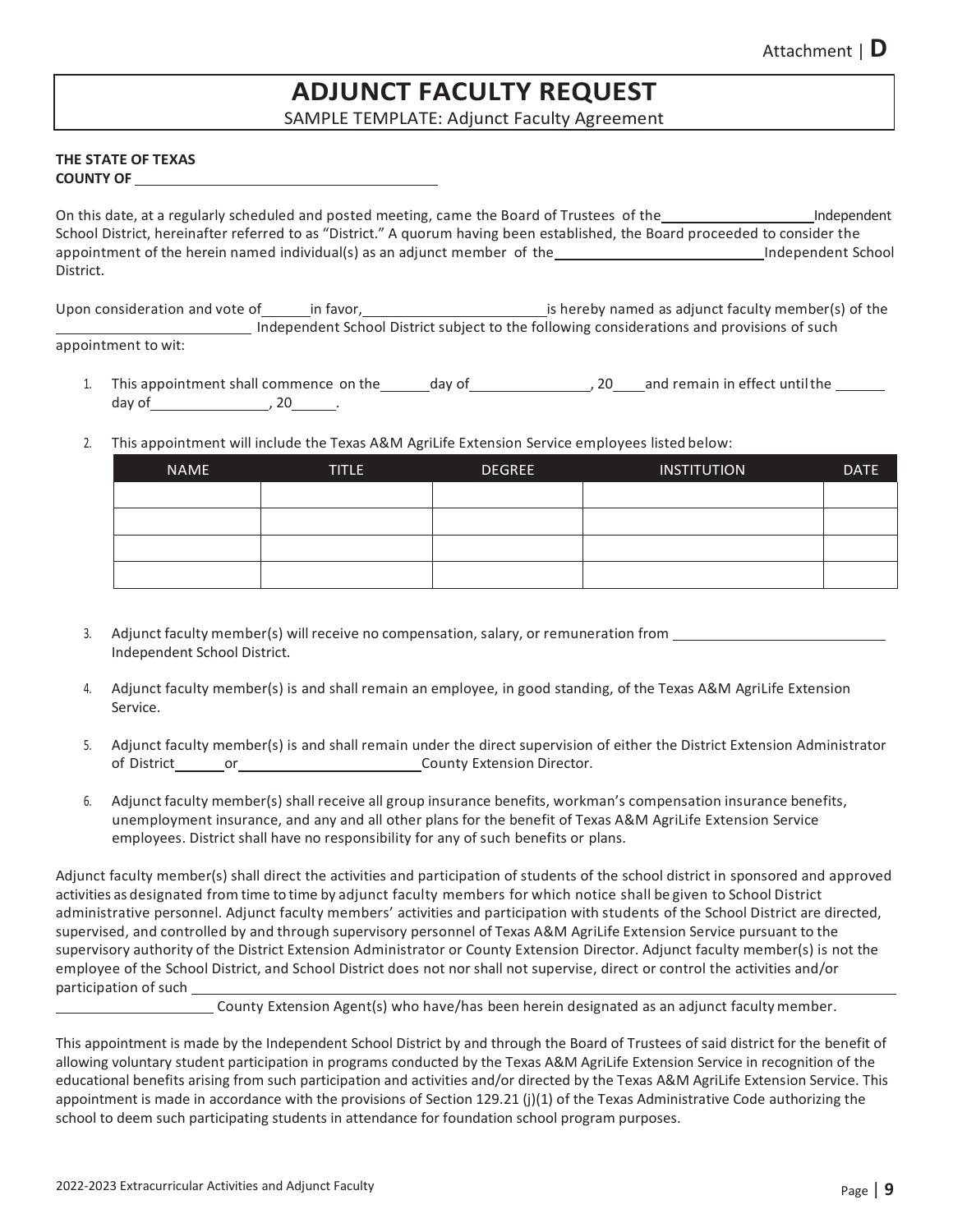### Attachment | **D**

This appointment of the herein named County Extension Agent(s), (Extension employee) is/are notintended nor shall be construed as a waiver of any claim or defense **of sovereign or governmental immunity from liability now possessed by** and the construction as a warver or any cranition determined of sovereign or governmental immunity from liability now possessed by and the constructio District or any of its employees, agents, officers, and/or board members in the performance of governmental functions.

Signed this  $\qquad \qquad$  day of  $\qquad \qquad$  , 20\_\_\_.

Independent School District

By: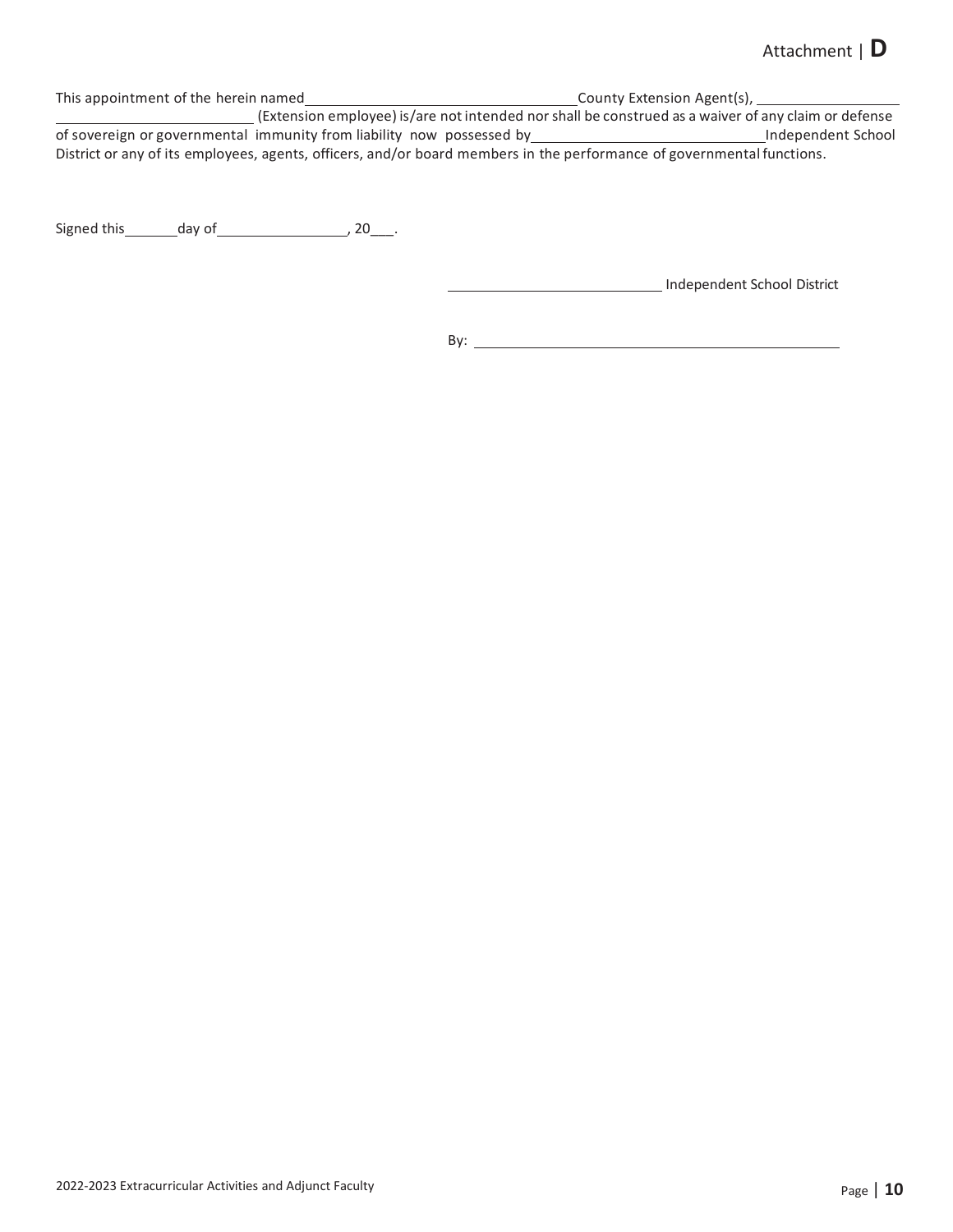# **ACADEMIC ELIGIBILITY PROCESS**

Procedures for securing Academic Eligibility Information and Excused Absences

for 4-H Members to participate in 4-H Event or Activity

This procedure applies to ALL 4-H events or activities (competitive or non-competitive) and all 4-H members in public, private, and/or home school that requires a 4-H member to be absent from school. For instance, if a 4-H member is a member of a state planning task force and needs to miss a day of school to participate, the 4-H member would have to be eligible according to the Texas Education Code to be excused from school.

There are two ways a County Extension Office can request academic eligibility for 4-H members. One is on an individual basis using the Declaration of Eligibility Form (Attachment F) for times when only one or two 4-H members may be needing an absence. The second option is for times when a large number of youth may be needing an excused absence, such as a county or major stock show. The steps below outline how the county office needs to proceed with each of the processes.

| <b>BEGINNING OF THE SCHOOL YEAR</b>                               |                                                                                                                                                                                                                                                                                                                                                                                                                                                                                                                                                                                |  |  |
|-------------------------------------------------------------------|--------------------------------------------------------------------------------------------------------------------------------------------------------------------------------------------------------------------------------------------------------------------------------------------------------------------------------------------------------------------------------------------------------------------------------------------------------------------------------------------------------------------------------------------------------------------------------|--|--|
| August/September                                                  | County Extension Agents should meet with school officials to determine the steps<br>the agent needs to take to assist 4-H members in obtaining excused absences<br>to participate in 4-H events and to determine eligibility of 4-H members for<br>competitive events.                                                                                                                                                                                                                                                                                                         |  |  |
|                                                                   | 30 DAYS PRIOR TO ANY 4-H EVENT/ACTIVITY NEEDING ACADEMIC ELIGIBILITY CHECKED                                                                                                                                                                                                                                                                                                                                                                                                                                                                                                   |  |  |
| Declaring academic eligibility for<br>small number of 4-H members | Ensure that all members needing an excused absence are ACTIVE 4-H members.<br>1.<br>2.<br>Complete the County Agent section of the Declaration of Eligibility Form. Pro-<br>vide the form to either the 4-H member and request they submit to the school<br>for completion, or have the 4-H parent/guardian complete the first section,<br>return back to the County Extension Office and then submit as a group to the<br>respective school campuses. 4-H member then returns completed form back<br>to the County Extension Office within the timeframe given by the office. |  |  |
| Declaring academic eligibility for<br>large number of 4-H members | Extension agents should prepare a document on official letterhead which includes<br>the items listed below and submit to each school/campus requesting eligibility<br>status for each 4-H member.<br>a. Name of 4-H member(s) involved<br>b. School they attend<br>Current grade level in school<br>c.<br>Dates of proposed absence(s)<br>d.<br>Name of event<br>e.<br>$f_{\cdot}$<br><b>Educational value</b><br>Chaperone<br>g.<br>List is returned back to County Extension Office by school/campus.                                                                        |  |  |
| RESPONSE FROM SCHOOL ON DECLARATION OF ACADEMIC ELIGIBILITY       |                                                                                                                                                                                                                                                                                                                                                                                                                                                                                                                                                                                |  |  |
| Eligible                                                          | The school should respond to CEA if there are any students who are academically<br>eligible. County Extension Office should follow up with the school/campus if no<br>response is received.                                                                                                                                                                                                                                                                                                                                                                                    |  |  |
| Ineligible                                                        | If a 4-H member is academically ineligible for a 4-H competitive event, the agent<br>must notify the 4-H member, their parents and the sponsoring agency, by letter, of<br>this situation. If the parent has any questions, they should be referred to the<br>school administrator for the family and school to resolve eligibility issues.                                                                                                                                                                                                                                    |  |  |

If county Extension faculty and schools develop and agree on procedures they deem more efficient and effective and still ensures 4- H's compliance with the Texas Education Code requirements, they should inform their District Extension Administrator/County Extension Director of the plan to be followed.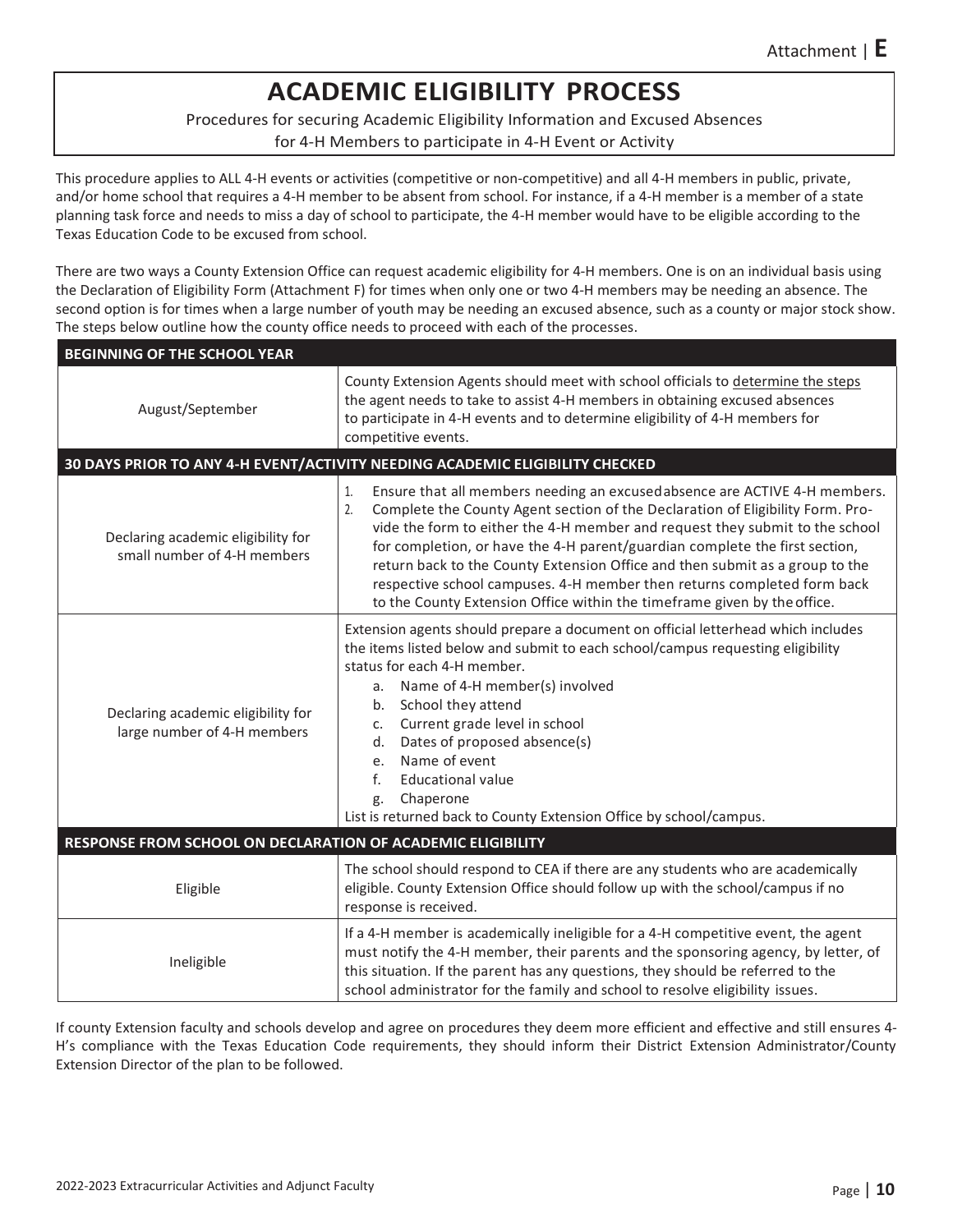## **DECLARATION OF ELIGIBILITY FORM INSTRUCTIONS**

4-H'ers should complete a separate form for each competitive event/activity in which they plan to participate. The original form should be returned to the county Extension office by the deadline established by the County Extension Office.

NOTE: Schools requiring a copy of this form should make their copy before returning it to the student.

### **Parent/Guardian Section**

- 1. Parent/Guardian will select the information being requested. It is either:
	- Academic eligibility information only. (Used to verify academic eligibility only for 4-H competitive events/activities.), or
		- Academic eligibility information and authorization to receive an excused absence from school. (Used to verify academic eligibility as well as receive authorization to receive an excused absence. This would be used for events held during school hours such as stock shows, state and national 4-H contests and events, etc.)
- 2. Complete the date and name of activity. (Used to notify school officials of exact dates/times a student would be participating in a 4-H activity or representing 4-H at an event.)
- 3. Parent/Guardian signature is required. The signature of the parent/guardian confirmsthat this person is aware of the academic eligibility and excused absence requirements of the Texas Education Code.

### **County Extension Agent Section**

- 1. Extension Office will complete this section and certify the youth is a 4-H member and his/her participation in the event.
- 2. County Extension Agent (with adjunct faculty status) will sign the form.

#### **School Principal/Designee Section**

- 1. Principal, or designee, will indicate the 4-H members eligibility status, options are:
	- Academically eligible to participate
	- Not academically eligible to participate
- 2. The principal or designee will indicate whether or not an excused absence will be granted.
- 3. Principal, or designee, will sign and date the form in order to be valid.

4-H family should follow instructions provided by the County Extension Office on returning form to the Extension Office by the given deadline.